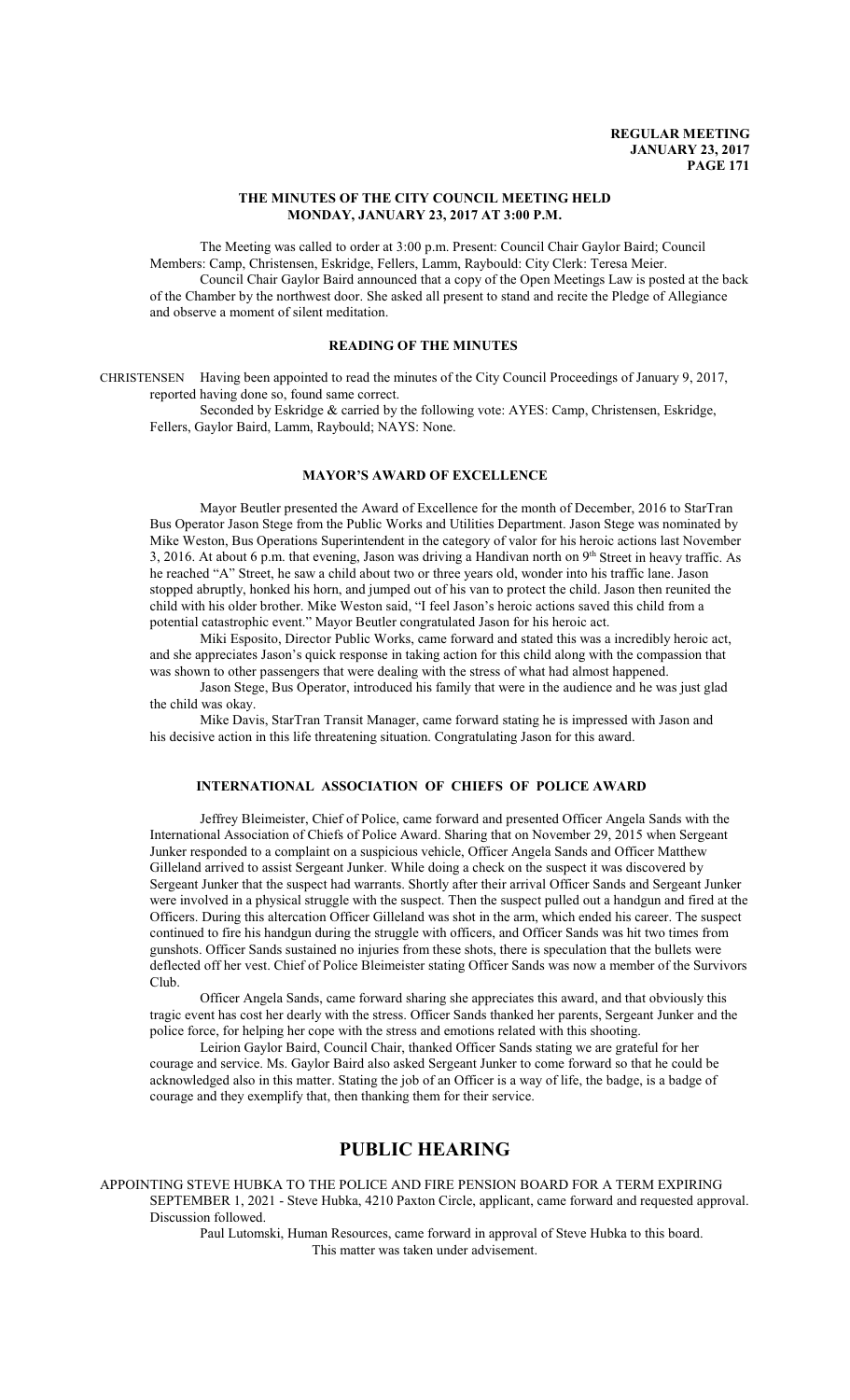APPLICATION OF BABS INC DBA PIEDMONT BISTRO FOR A CLASS CK LIQUOR LICENSE AT 1265 SOUTH COTNER BOULEVARD, SUITE 38 & 40;

MANAGER APPLICATION OF MICHAEL S. RITTER FOR BABS INC DBA PIEDMONT BISTRO AT 1265 SOUTH COTNER BOULEVARD, SUITE 38 & 40 - Michael S. Ritter, 9712 Andre Circle, applicant, came forward to take the oath and requested approval.

This matter was taken under advisement.

MANAGER APPLICATION OF MICHAEL E. ESTES FOR CEC ENTERTAINMENT, INC. DBA CHUCK E. CHEESE #568 AT 221 NORTH 66<sup>TH</sup> STREET - Michael Estes, 1701 N 59<sup>th</sup> Street, applicant, came forward to take the oath and requested approval.

This matter was taken under advisement.

MANAGER APPLICATION OF KELLY K. SEYMOUR FOR RED ROBIN INTERNATIONAL, INC. DBA RED ROBIN AMERICA'S GOURMET BURGERS AT 2707 PINE LAKE ROAD - Kelly Seymour, 2141 Southwood Place, applicant, came forward to take the oath and requested approval. This matter was taken under advisement.

APPLICATION OF MORAN'S LIQUOR WORKS FOR A SPECIAL DESIGNATED LICENSE TO COVER AN OUTDOOR AREA MEASURING APPROXIMATELY 36 FEET BY 45 FEET AT 3400 A STREET ON FEBRUARY 11, 2017 BETWEEN 10:00 A.M. AND 4:00 P.M. - Eric Bahm, 3710 La Salle St., applicant, came forward and requested approval, stating this is an event that they have done for the past four years, Tour de Brew, and this is the winter tour. Discussion followed. This matter was taken under advisement.

APPROVING THE APPOINTMENT OF BRANDON KAUFFMAN AS DIRECTOR OF THE FINANCE DEPARTMENT EFFECTIVE JANUARY 30, 2017 - Don Herz, Interim Finance Director, came forward stating that the Mayor has selected Brandon Kauffman as City Finance Director, his first day will be January 30.

Brandon Kauffman, Topeka, Kansas, came forward stating he wanted to thank the Mayor for his recommendation of this appointment and is excited to come to Lincoln. Discussion followed. Steve Hubka, 4210 Paxton Circle, came forward in support of this appointment. This matter was taken under advisement.

AUTHORIZING THE MAYOR TO EXECUTE A MULTI-YEAR CONTRACT WITH FUNDING APPROPRIATIONS COMING FROM MORE THAN ONE FISCAL YEAR CIP FOR THE WEST A STREET, WEST CITY LIMITS TO FOLSOM STREET, ROADWAY IMPROVEMENT PROJECT, CITY PROJECT NO. 701904 - Thomas Shafer, Public Works, came forward stating this will allow us to get started on the West A Street Project. Discussion followed.

Leirion Gaylor Baird, Council Chair, inquired about the timeline for this project. Mr. Shafer stated the next two fiscal years, they will be working through the preliminary design for this project, with the ground breaking in the fall of 2019 or the spring of 2020. Discussion followed. This matter was taken under advisement.

ANNEXATION 16013 – AMENDING THE LINCOLN CORPORATE LIMITS MAP BY ANNEXING APPROXIMATELY 39.5 ACRES OF PROPERTY GENERALLY LOCATED AT SOUTH  $66^{\text{\tiny{TH}}}$  STREET AND PINE LAKE ROAD - David Cary, Planning Director, came forward stating this is to annex a lot owned by the City for a new fire station to improve response time and coverage in this area. Lincoln Fire and Rescue has had discussions with the neighbors in the area on the needed fire station. Not all of the neighbors were in support of this annexation, some neighbors have concerns of road improvements in the area. Discussion followed.

Jon Camp, Council Member, inquired on the time table on the Pine Lake Road construction to the east to Highway 2.

Mr. Cary stated the plan is for this construction to go all of the way to Highway 2. The general plan is to have construction start in 2018. Stated he is unsure of the expected completion date at this time, but it is in line with the completion of the fire station in this area. Discussion followed.

Jane Raybould, Council Member, inquired if there was an existing structure on this lot.

Mr. Cary stated he believed there was. Discussion followed.

This matter was taken under advisement.

TEXT AMENDMENT 16019 – AMENDING SECTIONS 27.06.180 AND 27.62.150 OF THE LINCOLN MUNICIPAL CODE RELATING TO MANUFACTURING, PROCESSING, STORAGE, AND DISTRIBUTION USE GROUP TO ADD ASSEMBLY FACILITIES AS A CONDITIONAL USE IN THE H-4 ZONING DISTRICT AND FURTHER AMENDING SECTION 27.62.150 TO REQUIRE ANY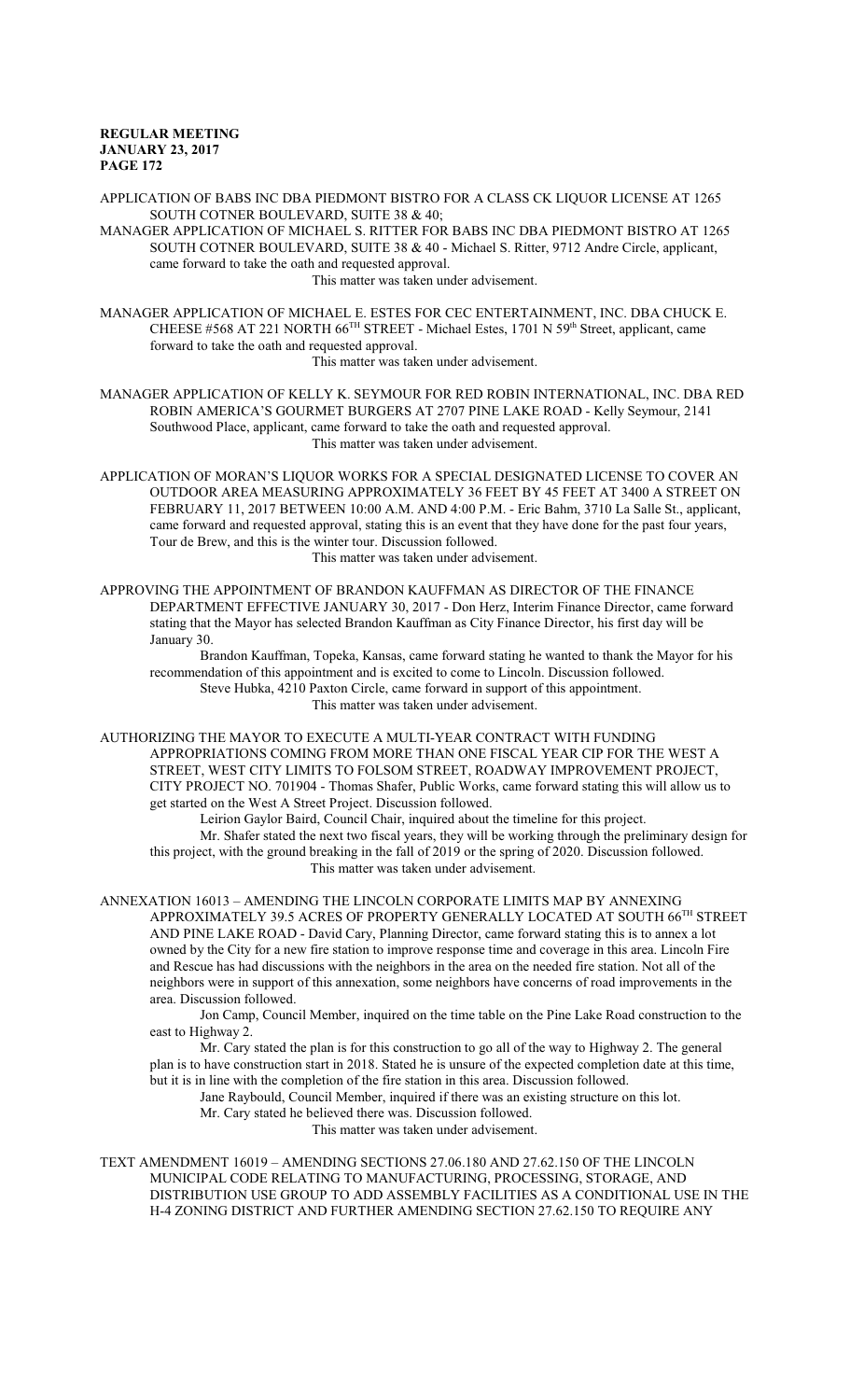PARTS USED IN THE ASSEMBLY PROCESS TO BE SCREENED FROM PUBLIC VIEW; AMENDING SECTION 27.63.470 TO ADD ASSEMBLY FACILITIES IN A PLANNED SERVICE COMMERCIAL DEVELOPMENT AS A SPECIAL PERMITTED USE IN THE H-4 DISTRICT; AND REPEALING SECTIONS 27.06.180, 27.62.150, AND 27.63.470 AS HITHERTO EXISTING - Jon Marco, Vice President of Alpha Brewing, 5831 N. 58<sup>th</sup> Street, Suite 1, came forward stating they would like to add assembly to this H-4 District. Alpha Brewing is wanting to build a 20,000 square foot building to do assembly with kraft brew houses. Discussion followed.

David Cary, Planning Director, came forward stating the main point of the text change is to make assembly allowable in an H-4 District. Other districts similar to the H-4 already allow this use, so this does make sense. Discussion followed.

This matter was taken under advisement.

DEDICATING LAND LOCATED ON THE WEST SIDE OF SW  $27^{\text{TH}}$  STREET, NORTH OF WEST A STREET, AS STREET RIGHT-OF-WAY FOR SW  $27^{\text{TH}}$  STREET - Rick Peo, City Law, came forward stating this is to accept dedication for land that is needed to accommodate the building of a childcare facility on the northeast corner of SW 27<sup>th</sup> and A Street. Discussion followed.

This matter was taken under advisement.

AMENDING CHAPTER 8.52 OF THE LINCOLN MUNICIPAL CODE RELATING TO THE GRAFFITI ABATEMENT ACT TO REMOVE AN UNUSED VOLUNTEER APPEALS BOARD AND PROVIDE FOR ADMINISTRATIVE REVIEW - Judy Halstead, Lincoln/Lancaster County Health Director, came forward and stated this item was created and passed in 2006, there have been no appeals to date, so we feel we can do appeals administratively. Discussion followed.

This matter was taken under advisement.

APPROVING AN AGREEMENT FOR PCS TOWER AND APPURTENANCES BETWEEN THE CITY AND T-MOBILE CENTRAL LLC TO LOCATE A COMMUNICATION FACILITY ON PROPERTY GENERALLY LOCATED AT 7401 S. 56 TH STREET;

APPROVING AN AGREEMENT FOR PCS TOWER AND APPURTENANCES BETWEEN THE CITY AND T-MOBILE CENTRAL LLC TO LOCATE A COMMUNICATION FACILITY ON PROPERTY GENERALLY LOCATED AT 4375 S. 33<sup>RD</sup> COURT - Jeff Kirkpatrick, City Attorney, came forward stating these are just two cell tower contracts and this is a typical agreement. Discussion followed. Anna Sheeve, representing T- Mobile, came forward and stated these two agreements are to locate on the existing mono poles owned by the City that are on City property. Discussion followed. This matter was taken under advisement.

# **COUNCIL ACTION**

# **REPORTS OF CITY OFFICERS**

APPOINTING STEVE HUBKA TO THE POLICE AND FIRE PENSION BOARD FOR A TERM EXPIRING SEPTEMBER 1, 2021 - CLERK read the following resolution, introduced by Jon Camp, who moved its adoption:

A-90182 BE IT RESOLVED by the City Council of the City of Lincoln, Nebraska:

That the appointment of Steve Hubka to the Police and Fire Pension Board, for a term expiring September 1, 2021, is hereby approved.

Introduced by Jon Camp

Seconded by Raybould & carried by the following vote: AYES: Camp, Christensen, Eskridge, Fellers, Gaylor Baird, Lamm, Raybould; NAYS: None.

APPROVING A CONTRACT BETWEEN THE CITY OF LINCOLN AND UNITED PARCEL SERVICE, INC. FOR SMALL PACKAGE DELIVERY SERVICES, PURSUANT TO NASPO VALUEPOINT CONTRACT MA065, STATE OF NEBRASKA CONTRACT NO. 74642 O4, FOR A TERM EFFECTIVE UPON THE CITY'S EXECUTION OF THIS CONTRACT THROUGH NOVEMBER 27, 2020 IN THE AMOUNT OF \$80,000.00 - CLERK read the following resolution, introduced by Jon Camp, who moved its adoption:

A-90183 BE IT RESOLVED by the City Council of the City of Lincoln, Nebraska:

That the attached Contract between the City of Lincoln and United Parcel Service Inc. for Small Package Delivery Services, pursuant to NASPO Valuepoint Contract MA065, State of Nebraska Contract No. 74642 O4, for a term effective upon the City's execution of this contract through November 27, 2020 in the amount of \$80,000.00, upon the terms as set forth in said Contract, is hereby approved and the Mayor is authorized to execute the same on behalf of the City of Lincoln.

Introduced by Jon Camp

Seconded by Raybould & carried by the following vote: AYES: Camp, Christensen, Eskridge, Fellers, Gaylor Baird, Lamm, Raybould; NAYS: None.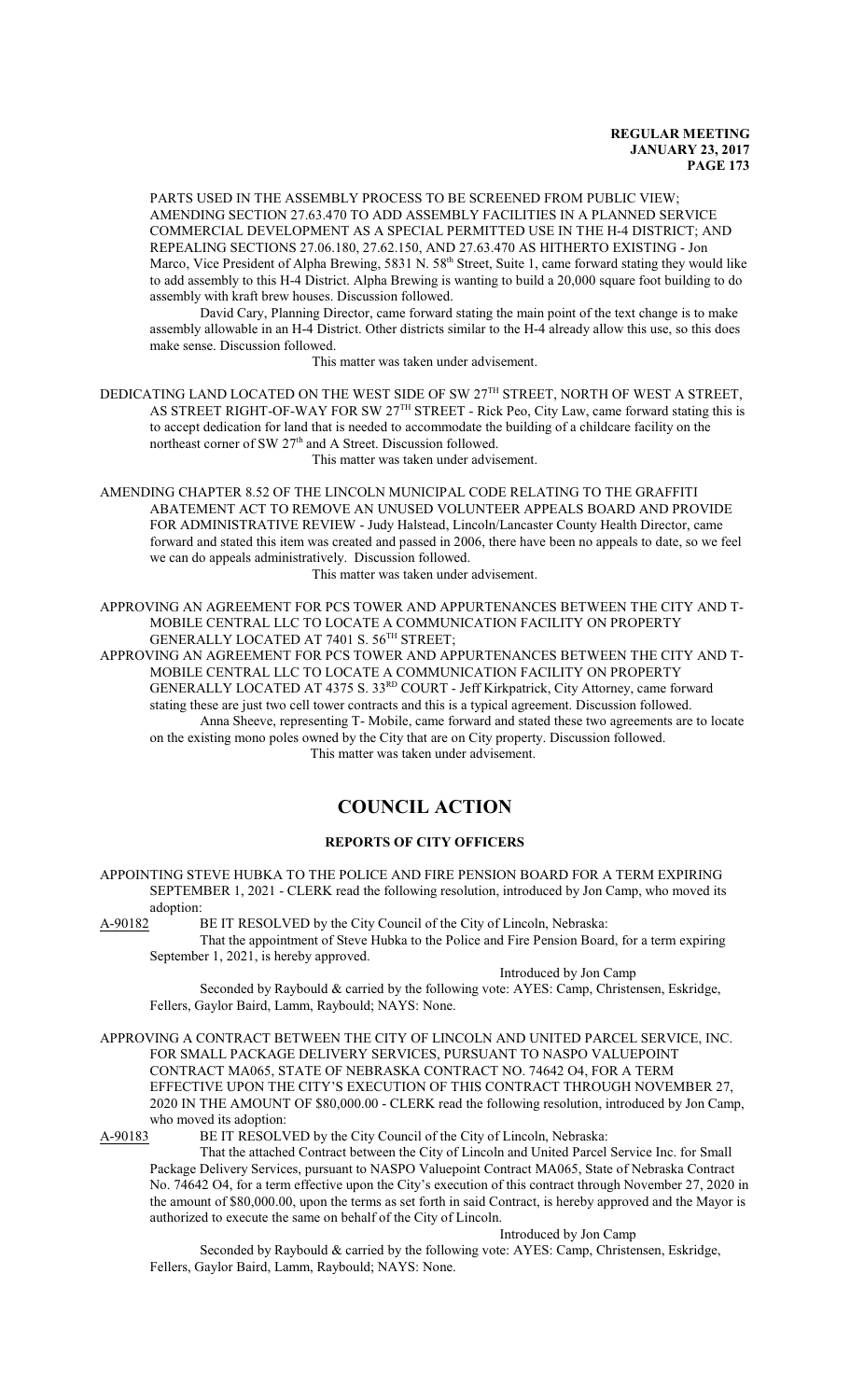ASSESSMENT RESOLUTION FOR PAVING DISTRICT 2631 FOR BOARD OF EQUALIZATION TO BE HELD MONDAY, JANUARY 30, 2017 AT 5:30 P.M. - CLERK read the following resolution, introduced by Roy Christensen, who moved its adoption:<br>A-90184 BE IT RESOLVED by the City Cou

BE IT RESOLVED by the City Council of the City of Lincoln, Nebraska:

That the cost of the improvements in Paving District No. 2631 including the following streets and alleys and real estate to wit: *Gladstone Street from 35 th Street to 36 th Street and in 36 th Street from Gladstone Street to Harley Street* and costs incidental thereto, be and the same is hereby assessed upon the property in said district described in the proposed Distribution of Assessment attached to this resolution, marked "Proposed Distribution of Assessment of Paving District No. 2631", and made a part hereof; that the cost of said improvements is the sum of \$ 474,969.46; that the property set forth in the proposed Distribution of Assessment is specially benefitted more than the cost of said improvements; that each piece and parcel of property described is specially benefitted in the amount set forth therein, and no property is taxed more than the special benefits accruing thereto by reason of said improvements: that the cost of said improvements is hereby apportioned and assessed upon the several pieces and parcels of property in said district in the manner and amount set forth in the proposed Distribution of Assessment of Paving District No. 2631.

BE IT FURTHER RESOLVED that the City Clerk be and is hereby directed to record this resolution in the minutes of the City Council with the vote thereon by yeas and nays.

AND BE IT FURTHER RESOLVED that the City Council sit as Board of Equalization for the purpose of equalizing said assessments on the  $30<sup>th</sup>$  day of January, 2017, at 5:30 P.M. with adjournments from day to day until the work of equalizing said assessments shall be completed.

Introduced by Roy Christensen

Seconded by Fellers & carried by the following vote: AYES: Camp, Christensen, Eskridge, Fellers, Gaylor Baird, Lamm, Raybould; NAYS: None.

ASSESSMENT RESOLUTION FOR SEWER DISTRICT 1188 FOR BOARD OF EQUALIZATION TO BE HELD MONDAY, JANUARY 30, 2017 AT 5:30 P.M. - CLERK read the following resolution, introduced

by Roy Christensen, who moved its adoption:

A-90185 BE IT RESOLVED by the City Council of the City of Lincoln, Nebraska:

That the cost of the improvements in Sewer District No. 1188 including the following streets and alleys and real estate to wit:

PIONEER BUSINESS PARK ADD, BLOCK 1, LOTS 1-7; PIONEER BUSINESS PARK 1ST ADDITION, BLOCK 1, Lots 1 – 2; 6TH STREET BUSINESS PARK CONDOMINIUM REGIME, UNITS A – D; PIONEER BUSINESS PARK 3RD ADDITION, LOTS 1 -2; PIONEER BUSINESS PARK 1ST ADDITION, BLOCK 1, Lot 4 – 8;PIONEER BUSINESS PARK 1ST ADDITION, BLOCK 2, Lots 1 -2;LOWELL CENTER, UNITS 1-10; 3830 SOUTH 6TH STREET CONDOMINIUM, UNITS 1-6; PIONEER BUSINESS PARK ADD BLOCK 2 LOTS 2 - 7; RLH COMMERCIAL CONDOMINIUM, UNITS 1-9; 6TH STREET COMMERCIAL PARK II CONDOMINIUM PROPERTY REGIME, UNITS A-E; 6TH STREET COMMERCIAL PARK III CONDOMINIUM PROPERTY REGIME, UNITS A-E; 3700 CONDOMINIUM PROPERTY REGIME, UNITS A – E2; SIXTH STREET CONDOMINIUM, AMENDED, UNITS 1-10; PIONEER BUSINESS PARK LOT 2; CALVERT CENTER CONDOMINIUM, UNITS A-Q

and costs incidental thereto, be and the same is hereby assessed upon the property in said district described in the proposed Distribution of Assessment attached to this resolution, marked "Proposed Distribution of Assessment of Sewer District No. 1188", and made a part hereof; that the cost of said improvements is the sum of \$162,824.10; that the property set forth in the proposed Distribution of Assessment is specially benefitted more than the cost ofsaid improvements; that each piece and parcel of property described is specially benefitted in the amount set forth therein, and no property is taxed more than the special benefits accruing thereto by reason of said improvements: that the cost of said improvements is hereby apportioned and assessed upon the several pieces and parcels of property in said district in the manner and amount set forth in the proposed Distribution of Assessment of Sewer District No. 1188.

BE IT FURTHER RESOLVED that the City Clerk be and is hereby directed to record this resolution in the minutes of the City Council with the vote thereon by yeas and nays.

AND BE IT FURTHER RESOLVED that the City Council sit as Board of Equalization for the purpose of equalizing said assessments on the  $30<sup>th</sup>$  day of January, 2017, at 5:30 P.M. with adjournments from day to day until the work of equalizing said assessments shall be completed.

Introduced by Roy Christensen

Seconded by Fellers & carried by the following vote: AYES: Camp, Christensen, Eskridge, Fellers, Gaylor Baird, Lamm, Raybould; NAYS: None.

CLERK'S LETTER AND MAYOR'S APPROVAL OF RESOLUTION AND ORDINANCES PASSED BY CITY COUNCIL ON JANUARY 12, 2017 - CLERK presented said report which was placed on file in the Office of the City Clerk. **(27-1)**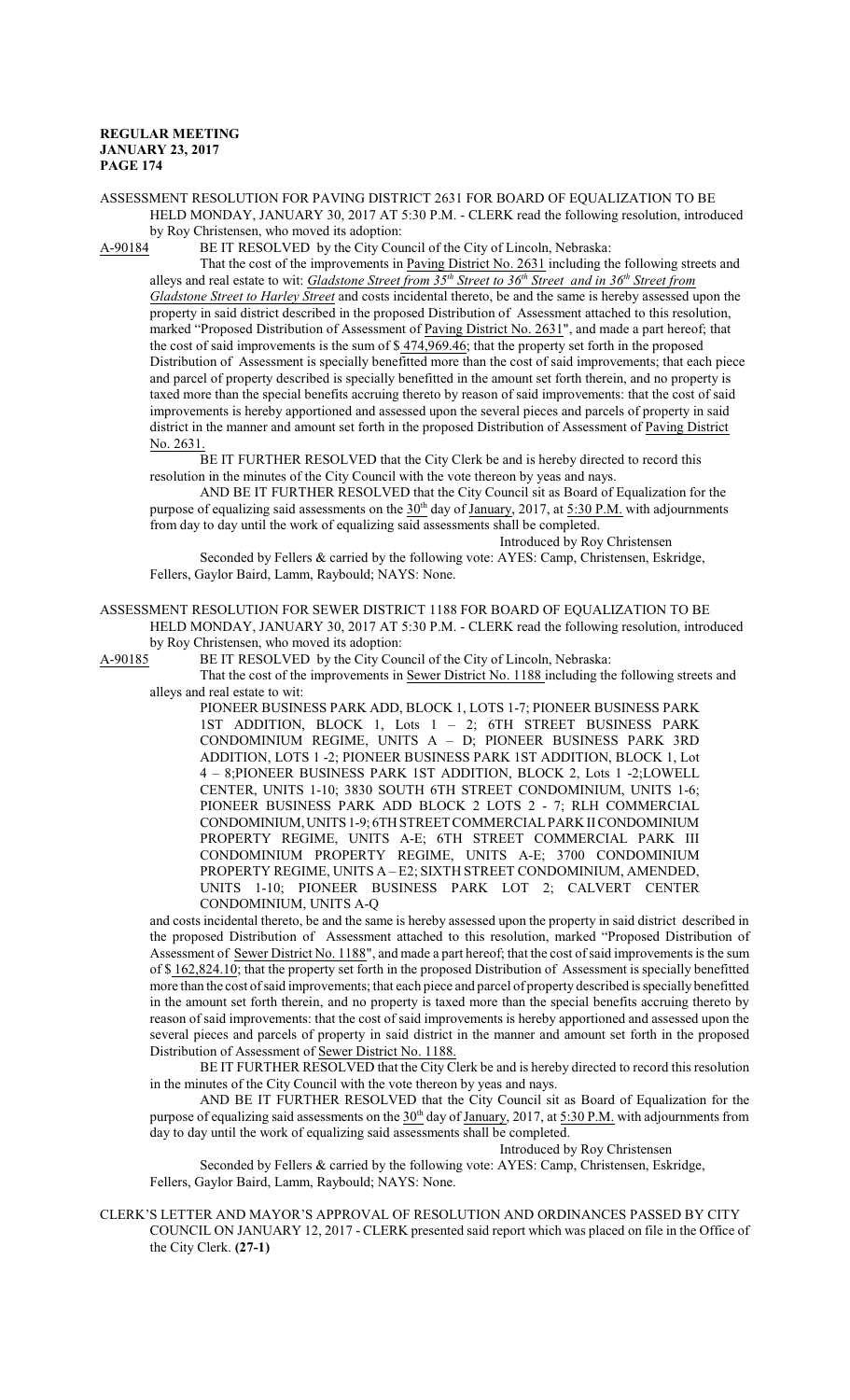#### **PETITIONS & COMMUNICATIONS**

SETTING THE HEARING DATE OF MONDAY, FEBRUARY 6, 2017 AT 3:00 P.M. ON THE MANAGER APPLICATION OF MONTANAR. CHILDRESS FOR NEBRASKACLUB AT 233 SOUTH 13TH STREET - CLERK read the following resolution, introduced by Roy Christensen, who moved its adoption:

A-90186 BE IT RESOLVED by the City Council, of the City of Lincoln, that a hearing date is hereby set for Monday, February 6, 2017, at 3:00 p.m. or as soon thereafter as possible in the CityCouncil Chambers, County-City Building, 555 S. 10th St., Lincoln, NE for the Manager Application of Montana R Childress for the Nebraska Club at 233 South 13<sup>th</sup> Street.

If the Police Dept. is unable to complete the investigation by said time, a new hearing date will be set. Introduced by Roy Christensen

Seconded by Fellers & carried by the following vote: AYES: Camp, Christensen, Eskridge, Fellers, Gaylor Baird, Lamm, Raybould; NAYS: None.

- SETTING THE HEARING DATE OF MONDAY, FEBRUARY 6, 2017 AT 3:00 P.M. ON THE APPLICATION OF LAZZARIS DOWNTOWN AT 1430-1434 O STREET, REQUESTING TO REMOVE THE 1430 O STREET ADDRESS FROM LICENSE LEAVING ONLY THE 1434 O STREET - CLERK read the following
- resolution, introduced by Roy Christensen, who moved its adoption:<br>A-90187 BE IT RESOLVED by the City Council, of the City of Linc BE IT RESOLVED by the City Council, of the City of Lincoln, that a hearing date is hereby set for Monday, February 6, 2017, at 3:00 p.m. or as soon thereafter as possible in the CityCouncil Chambers, County-City Building, 555 S. 10th St., Lincoln, NE for the Application of Lazzris Downtown at 1430-1434 O Street, requesting to remove the 1430 O Street address from license leaving only the 1434 O Street.

If the Police Dept. is unable to complete the investigation by said time, a new hearing date will be set. Introduced by Roy Christensen

Seconded by Fellers & carried by the following vote: AYES: Camp, Christensen, Eskridge, Fellers, Gaylor Baird, Lamm, Raybould; NAYS: None.

- SETTING THE HEARING DATE OF MONDAY, FEBRUARY 6, 2017 AT 3:00 P.M. ON THE APPLICATION OF HERGERT OIL COMPANY DBA SUPER C FOR A CLASS D LIQUOR LICENSE LOCATED AT 2601 TICONDEROGA - CLERK read the following resolution, introduced by Roy Christensen, who moved its adoption:<br>A-90188 H
- BE IT RESOLVED by the City Council, of the City of Lincoln, that a hearing date is hereby set for Monday, February 6, 2017, at 3:00 p.m. or as soon thereafter as possible in the CityCouncil Chambers, County-CityBuilding, 555 S. 10th St., Lincoln, NE for the Application of Hergert Oil Company dba Super C for a Class D Liquor License located at 2601 Ticonderoga.

If the Police Dept. is unable to complete the investigation by said time, a new hearing date will be set. Introduced by Roy Christensen

Seconded by Fellers & carried by the following vote: AYES: Camp, Christensen, Eskridge,

Fellers, Gaylor Baird, Lamm, Raybould; NAYS: None.

THE FOLLOWING WERE REFERRED TO PLANNING:

Change of Zone No. 07063A - Requested by Bill Preston, from AG (Agricultural District) to R-3 PUD (Residential District Planned Unit Development), for the development ofsingle-family homes and townhomes, on property generally located at NW 48th Street and West Holdrege Street.

Change on Zone No. 16038 - Requested by Fortney Development, from R-3 Residential to R-3 Residential PUD (Planned Unit Development), containing a mix of single-family, single-family attached, commercial, and agricultural uses, with a development planwhich proposes to modify standards ofthe underlying zoning district, subdivision ordinance, and Design Standards, on property generally located at Superior Street and North 35th Street.

Change of Zone No. 16044 - Requested by Southwest Folsom Development, LLC, from R-4 (Residential District) to R-3 (Residential District), to create single-family lots, on property generally located at South Folsom Street and West Amaranth Lane.

Change of Zone No. 16045 - Requested by Seacrest & Kalkowski, LLP, Telegraph District B-4 Planned Unit Development, for a Change of Zone from B-4 Business District to B-4 Business District Planned Unit Development district designation for the approval of a development plan which proposes modifications to the zoning ordinance, land subdivision ordinance and design standards to foster an urban mixed-use area at the southeast corner of downtown, including office, residential, retail and other commercial activities in a vibrant and distinctive neighborhood, reflecting its historic utility and industrial roots combined with an innovative, high-tech vibe, on property generally bounded by O Street on the north, Antelope Creek on the east, K Street on the south, and Antelope Valley Parkway on the west, and generally located at 401 South 21st Street.

Text Amendment No. 16017 - Requested by Lincoln/Lancaster County Planning Department, amending Title 27 of the Lincoln Municipal Code ("Zoning Ordinance") by amending Section 27.06 to delete certain commercial and industrial uses in the B-4 District; by amending Section 27.25.080, relating to O-1 Office District to provide that applications for a building permit shall be reviewed for compliance with Subarea Design Standards; by amending Section 27.35.080, relating to B-4 Lincoln Center Business District, to provide that applications for a building permit shall be reviewed for compliance with Subarea Design Standards, and to repeal Figure 27.35.070 (a) B-4 Lincoln Center Business District Height Regulations which has been superseded by Figure 27.72.030 (a); by amending Section 27.56.017, relating to the Capitol Environs District;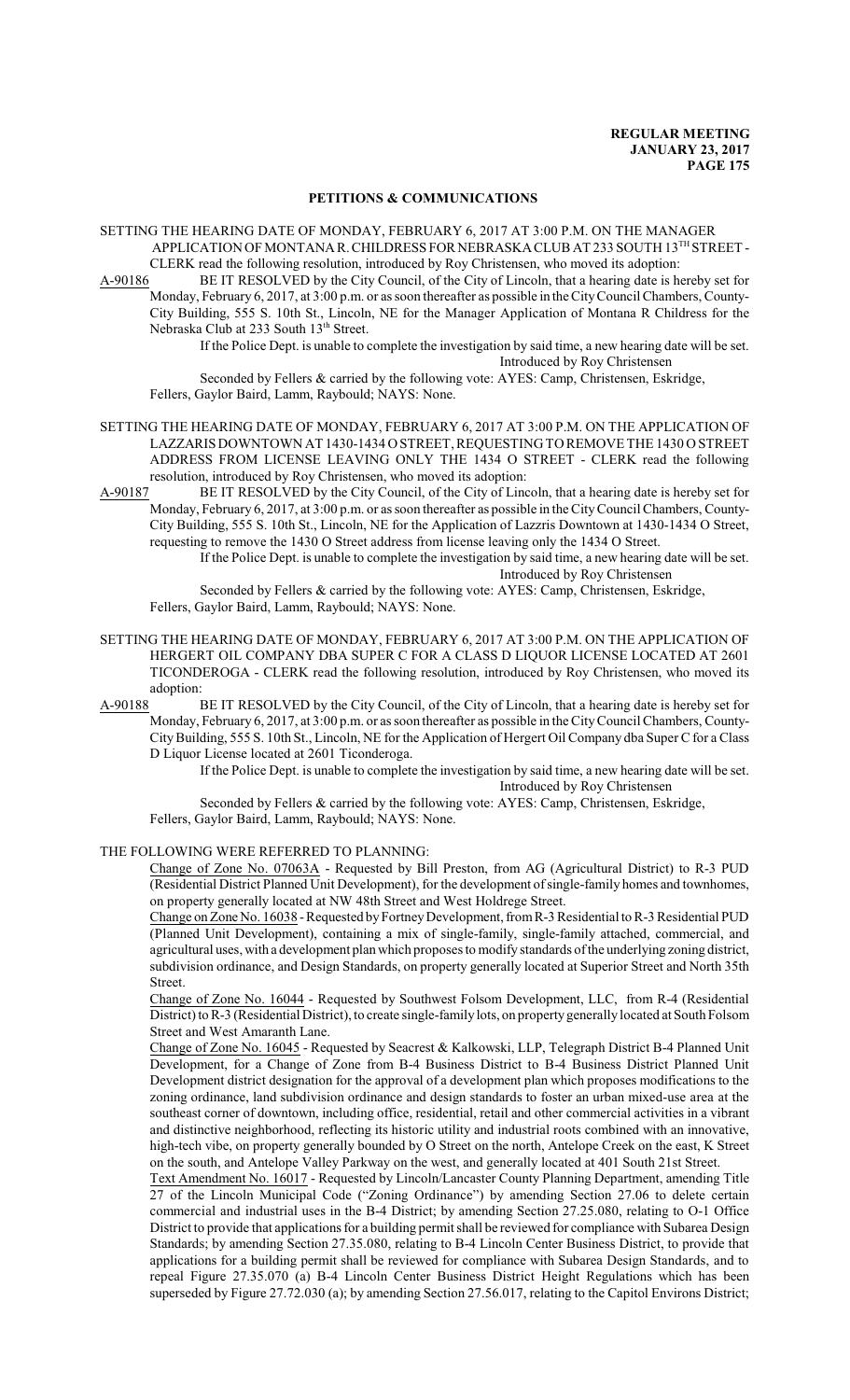by amending Sections 27.56.120 and 27.57.150 to revise the time frame for an application; by amending Section 27.56.160 to change street references from South 15th Street to Goodhue Boulevard and to clarify building height; by amending Section 27.62.040 to delete dwelling units as a conditional use in the B-4 zoning district; by amending Section 27.63.175 to provide that parking garages allowed by special permit in the O-1 District shall not abut Capitol Square or J Street West of 9th Street; by amending Figure 27.67.020 to provide that there is no required parking in the B-4 District; by repealing Section 27.67.050 to delete the B-4 district special parking requirements; by amending Section 27.69.040, relating to the maximum height of any freestanding signs; by amending Section 27.72.030, relating to Height and Lot Regulations in the B-4 district to expand the exception to the general building height requirements and modify general yard requirements; by amending Figure 27.72.030 (a) in Section 27.72.030 to reduce the maximum height from 275 to 75 feet for properties located in the B-4 district on the northwest corner of 9th and P Streets and the southwest corner of 9th and O Streets and amending Chapter 4.36 of the Lincoln Municipal Code relating to the Urban Design Committee by amending Sections 4.36.010, 4.36.030, 4.36.040, 4.36.050 and 4.36.070 to make minor modifications and revisions to the process and duties of the Committee, and repealing Sections 27.06.070, 27.06.100, 27.06.130, 27.06.170, 27.06.180, 27.25.080, 27.35.080, 27.56.017, 27.56.120, 27.56.160, 27.57.150, 27.62.040, 27.63.175, 27.67.050, Figures 27.67.020, 27.69.040 Table 3, 27.72.030, Figure 27.72.030 (a) in Section 27.72.030 and Sections 4.36.010, 4.36.030, 4.36.040, 4.36.050 and 4.36.070 of the Lincoln Municipal Code as hitherto existing.

Text Amendment No. 16018 - Requested by Lincoln/Lancaster County Planning Department, amending Title 1 General Provisions of the City of Lincoln Design Standards to modify the procedures regarding waivers; and amending Title 3 Lincoln Design Standards by amending Chapter 3.75 Neighborhood Design Standards, Chapter 3.76 Lincoln Downtown Design Standards and Chapter 3.85 Capitol Environs Design Standards and by adding a new Chapter 3.77 to adopt South Haymarket Design Standards; to make minor modifications, amend design standards and modify the procedures; and repealing Section 2 of Chapter 1.00, Section 5 of Chapter 3.75, Sections 1 through 5 of Chapter 3.76, and Sections 2, 3 and 4 ofChapter 3.85 as hitherto existing.

# PLACED ON FILE IN THE OFFICE OF THE CITY CLERK:

Waiver to Design Standards No. 16009, to Village gardens - Hiro Restaurant, approved by the Planning Director on January 3, 2017, to adjust the Design Standard for Outdoor Lighting to allow outdoor lighting to exceed 2.0 vertical foot-candles for the east side of the parking lot and for the building on Lot 1 on the south and east property line, generally located at S. 56<sup>th</sup> Street and Pine Lake Road.

# **LIQUOR RESOLUTIONS**

APPLICATION OF BABS INC DBAPIEDMONT BISTRO FOR ACLASS CK LIQUOR LICENSE AT 1265 SOUTH COTNER BOULEVARD, SUITE 38 & 40 - CLERK read the following resolution, introduced by Jon Camp, who moved its adoption for approval:

A-90189 BE IT RESOLVED by the City Council of the City of Lincoln, Nebraska:

That after hearing duly had as required by law, consideration of the facts of this application, the Nebraska Liquor Control Act, and the pertinent City ordinances, the City Council recommends that the application of BABS INC dba Piedmont Bistro for a Class "CK" liquor license at 1265 South Cotner Boulevard, Suite 38 & 40, Lincoln, Nebraska, for the license period ending October 31, 2017, be approved with the condition that:

1. Applicant must successfully complete the responsible beverage manager training course required by Section 5.04.035 of the Lincoln Municipal Code prior to receiving the liquor license from the City Clerk.

2. All employees must possess a valid Responsible Beverage Server/Seller Permit as required by Section 5.04.124 of the Lincoln Municipal Code.

3. The premises must comply in every respect with all city and state regulations.

The City Clerk is directed to transmit a copy of this resolution to the Nebraska Liquor Control Commission.

#### Introduced by Jon Camp

Seconded by Christensen & carried by the following vote: AYES: Camp, Christensen, Eskridge, Fellers, Gaylor Baird, Lamm, Raybould; NAYS: None.

# MANAGER APPLICATION OF MICHAEL S. RITTER FOR BABS INC DBA PIEDMONT BISTRO AT 1265 SOUTH COTNER BOULEVARD, SUITE 38 & 40 - CLERK read the following resolution, introduced by Jon Camp, who moved its adoption for approval:<br>A-90190 WHEREAS, BABS INC dba Piedm

WHEREAS, BABS INC dba Piedmont Bistro located at 1265 South Cotner Boulevard, Suite 38 & 40, Lincoln, Nebraska has been approved for a Retail Class "CK" liquor license, and now requests that Michael

S. Ritter be named manager;

WHEREAS, Michael S. Ritter appears to be a fit and proper person to manage said business.

NOW, THEREFORE, BE IT RESOLVED by the City Council of the City of Lincoln, Nebraska:

That after hearing duly had as required by law, consideration of the facts of this application, the Nebraska Liquor Control Act, and the pertinent City ordinances, the City Council recommends that Michael S. Ritter be approved as manager of this business for said licensee.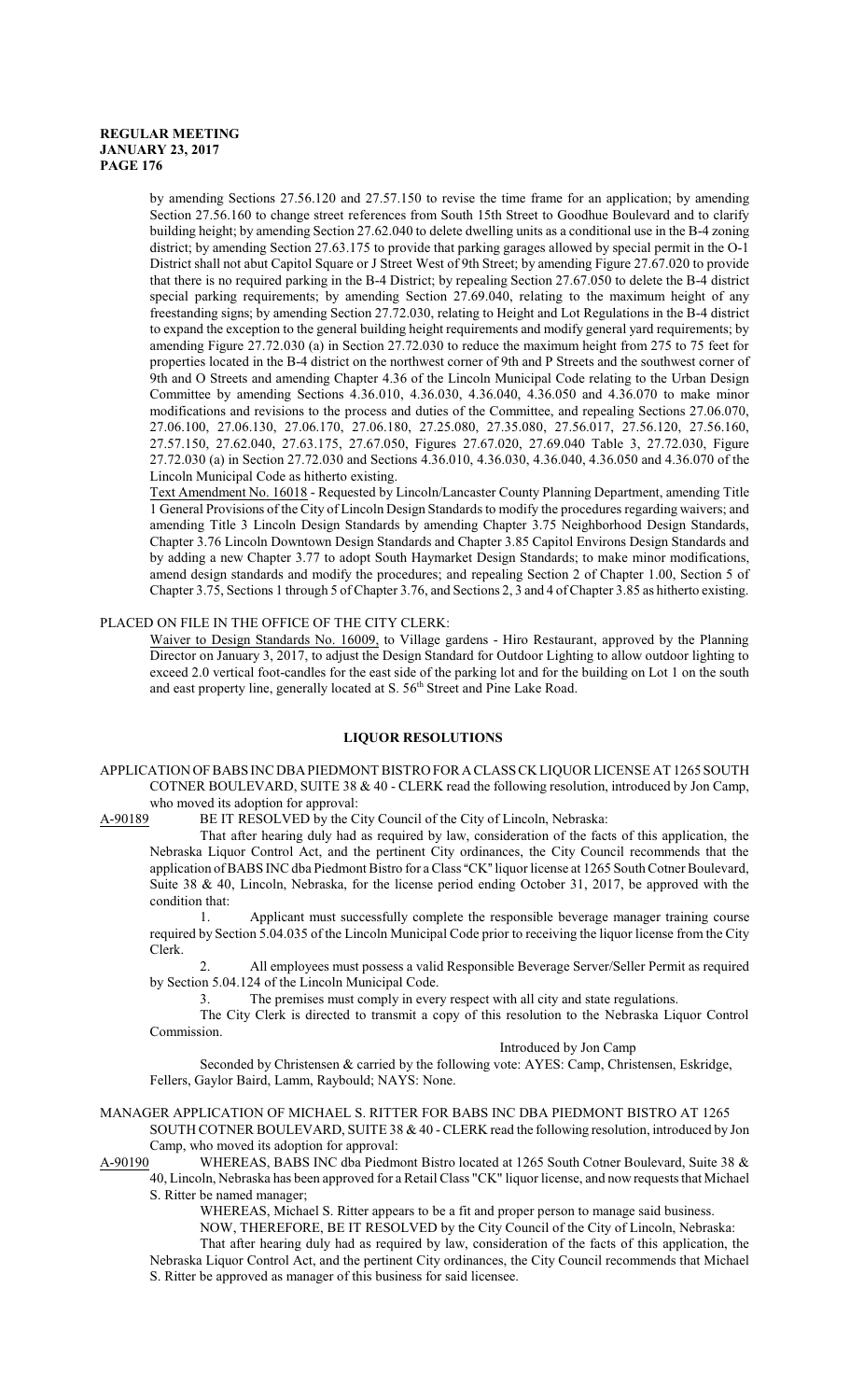The City Clerk is directed to transmit a copy of this resolution to the Nebraska Liquor Control Commission.

#### Introduced by Jon Camp

Seconded by Christensen & carried by the following vote: AYES: Camp, Christensen, Eskridge, Fellers, Gaylor Baird, Lamm, Raybould; NAYS: None.

MANAGER APPLICATION OF MICHAEL E. ESTES FOR CEC ENTERTAINMENT, INC. DBA CHUCK E. CHEESE #568 AT 221 NORTH 66<sup>TH</sup> STREET - CLERK read the following resolution, introduced by Jon Camp, who moved its adoption for approval:

A-90191 WHEREAS, CEC Entertainment, Inc. dba Chuck E. Cheese #568 located at 221 North 66<sup>th</sup> Street, Lincoln, Nebraska has been approved for a Retail Class "I" liquor license, and now requests that Michael E. Estes be named manager;

WHEREAS, Michael E. Estes appears to be a fit and proper person to manage said business.

NOW, THEREFORE, BE IT RESOLVED by the City Council of the City of Lincoln, Nebraska:

That after hearing duly had as required by law, consideration of the facts of this application, the Nebraska Liquor Control Act, and the pertinent City ordinances, the City Council recommends that Michael E. Estes be approved as manager of this business for said licensee.

The City Clerk is directed to transmit a copy of this resolution to the Nebraska Liquor Control Commission.

Introduced by Jon Camp

Seconded by Christensen & carried by the following vote: AYES: Camp, Christensen, Eskridge, Fellers, Gaylor Baird, Lamm, Raybould; NAYS: None.

- MANAGER APPLICATION OF KELLY K. SEYMOUR FOR RED ROBIN INTERNATIONAL, INC. DBA RED ROBIN AMERICA'S GOURMET BURGERS AT 2707 PINE LAKE ROAD - CLERK read the following resolution, introduced by Jon Camp, who moved its adoption for approval:
- A-90192 WHEREAS, RedRobin International, Inc. dba RedRobinAmerica's Gourmet Burgers located at 2707 Pine Lake Road, Lincoln, Nebraska has been approved for a Retail Class "I" liquor license, and now requests that Kelly K. Seymour be named manager;

WHEREAS, Kelly K. Seymour appears to be a fit and proper person to manage said business.

NOW, THEREFORE, BE IT RESOLVED by the City Council of the City of Lincoln, Nebraska:

That after hearing duly had as required by law, consideration of the facts of this application, the Nebraska Liquor Control Act, and the pertinent City ordinances, the City Council recommends that Kelly K. Seymour be approved as manager of this business for said licensee.

The City Clerk is directed to transmit a copy of this resolution to the Nebraska Liquor Control Commission.

Introduced by Jon Camp

Seconded by Christensen & carried by the following vote: AYES: Camp, Christensen, Eskridge, Fellers, Gaylor Baird, Lamm, Raybould; NAYS: None.

# APPLICATION OF MORAN'S LIQUOR WORKS FOR A SPECIAL DESIGNATED LICENSE TO COVER AN

OUTDOOR AREA MEASURING APPROXIMATELY 36 FEET BY 45 FEET AT 3400 A STREET ON FEBRUARY 11, 2017 BETWEEN 10:00 A.M. AND 4:00 P.M. - CLERK read the following resolution, introduced by Jon Camp, who moved its adoption for approval:<br>A-90193 BE IT RESOLVED by the City Council of the City of

# BE IT RESOLVED by the City Council of the City of Lincoln, Nebraska:

That after hearing duly had as required by law, consideration of the facts of this application, the Nebraska Liquor Control Act, and the pertinent City ordinances, the City Council recommends that the application of Moran's Liquor Works for a special designated license to cover an outdoor area measuring approximately 36 feet by 45 feet at 3400 A Street, Lincoln, Nebraska, on February 11, 2017, between the hours of 10:00 a.m. and 4:00 p.m., be approved with the condition that the premises complies in every respect with all City and State regulations and with the following requirements:

- 1. Identification to be checked, wristbands required on all parties wishing to consume alcohol.
- 2. Adequate security shall be provided for the event.<br>3. The area requested for the permit shall be separa The area requested for the permit shall be separated from the public by a fence or other
- means.
- 4. Responsible alcohol service practices shall be followed.

BE IT FURTHER RESOLVED the City Clerk is directed to transmit a copy of this resolution to the Nebraska Liquor Control Commission.

# Introduced by Jon Camp

Seconded by Christensen & carried by the following vote: AYES: Camp, Christensen, Eskridge, Fellers, Gaylor Baird, Lamm, Raybould; NAYS: None.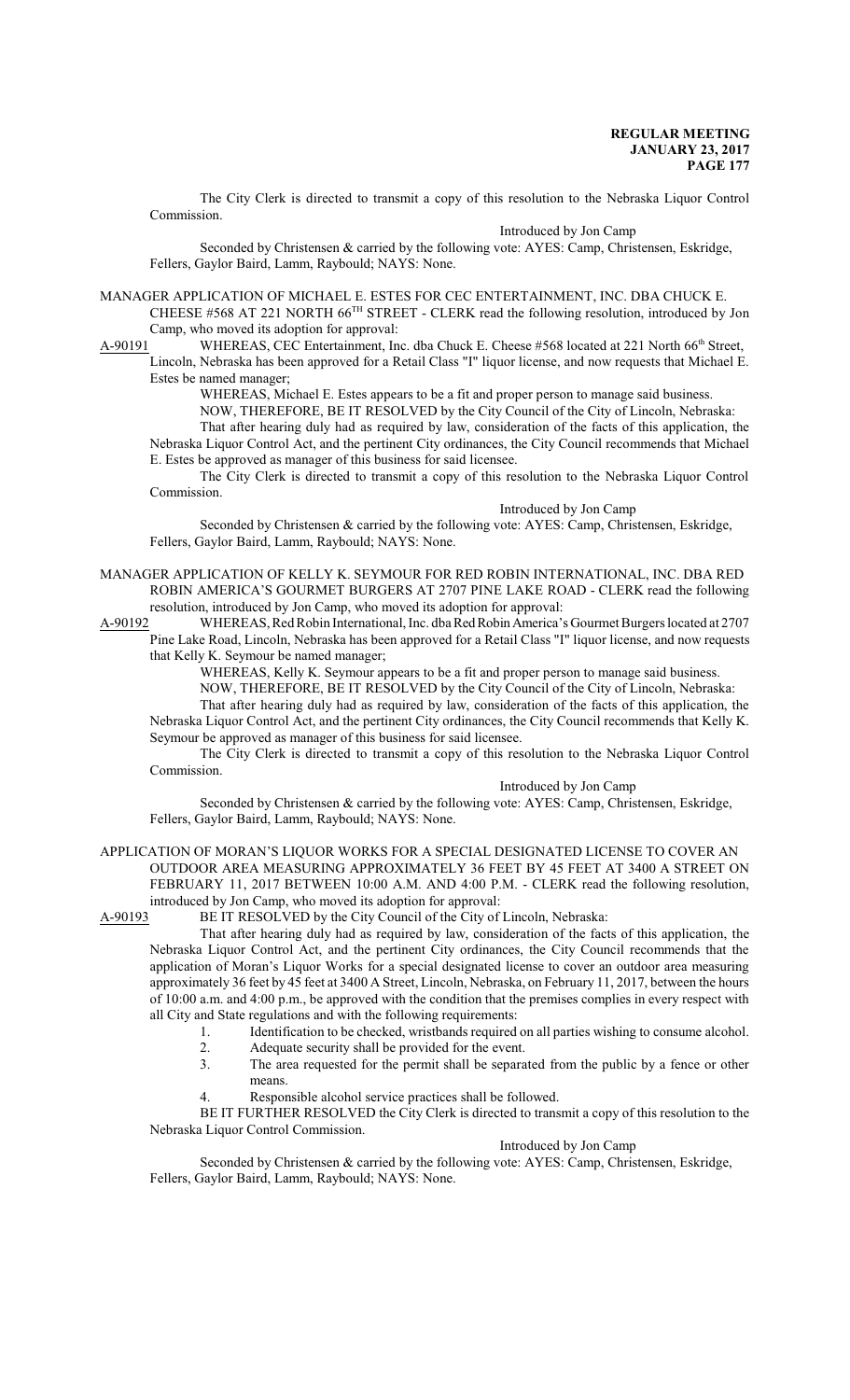# **PUBLIC HEARING - RESOLUTIONS**

APPROVING THE APPOINTMENT OF BRANDON KAUFFMAN AS DIRECTOR OF THE FINANCE DEPARTMENT EFFECTIVE JANUARY 30, 2017 -CLERK read the following resolution, introduced by Jon Camp, who moved its adoption:

A-90194 BE IT RESOLVED by the City Council of the City of Lincoln, Nebraska:

That the appointment of Brandon Kauffman to the position of Finance Director effective January 30, 2017 is hereby approved.

Introduced by Jon Camp

Seconded by Raybould & carried by the following vote: AYES: Camp, Christensen, Eskridge, Fellers, Gaylor Baird, Lamm, Raybould; NAYS: None.

# AUTHORIZING THE MAYOR TO EXECUTE A MULTI-YEAR CONTRACT WITH FUNDING

APPROPRIATIONS COMING FROM MORE THAN ONE FISCAL YEAR CIP FOR THE WEST A STREET, WEST CITY LIMITS TO FOLSOM STREET, ROADWAY IMPROVEMENT PROJECT, CITY PROJECT NO. 701904 - CLERK read the following resolution, introduced by Jon Camp, who moved its adoption:

A-90195 WHEREAS, the City of Lincoln desires to enter into a contract for the West A Street, West CityLimits to Folsom Street, Roadway Improvement Project, City Project No. 701904; and

WHEREAS, said contract will involve the expenditure of money from appropriations of more than one year and Article VII, Section 3 of the Charter of the City of Lincoln provides that no such expenditure of money of more than one year shall be valid unless approved by resolution of the City Council.

NOW, THEREFORE, BE IT RESOLVED by the City Council of the City of Lincoln, Nebraska:

That the Mayor is authorized to execute a contract between the City and Olsson Associates for construction of the West A Street, West City Limits to Folsom Street, Roadway Improvement Project, City Project No. 701904.

The City Clerk is directed to return one fully executed copy of this resolution to Danielle Vachal, Engineering Services, Public Works & Utilities.

Introduced by Jon Camp

Seconded by Raybould & carried by the following vote: AYES: Camp, Christensen, Eskridge, Fellers, Gaylor Baird, Lamm, Raybould; NAYS: None.

ACCEPTING THE REPORT OF NEW AND PENDING CLAIMS AGAINST THE CITY AND APPROVING DISPOSITION OF CLAIMS SET FORTH FOR THE PERIOD OF DECEMBER 1-31, 2016 - CLERK read the following resolution, introduced by Jon Camp, who moved its adoption:<br>A-90196 BE IT RESOLVED by the City Council of the City of Lincoln, Net

BE IT RESOLVED by the City Council of the City of Lincoln, Nebraska:

That the claims listed in the attached report, marked as Exhibit "A", dated January 3, 2017, of various new and pending tort claims filed against the City of Lincoln with the Office of the City Attorney or the Office of the City Clerk, as well as claims which have been disposed of, are hereby received as required by Neb. Rev. Stat. § 13-905 (Reissue 1997). The dispositions of claims by the Office of the City Attorney, as shown by the attached report, are hereby approved:

| <b>DENIED CLAIMS</b>                 |          | ALLOWED/SETTLED CLAIMS       |        |
|--------------------------------------|----------|------------------------------|--------|
| Corey Jasa & Molly Murphey $$743.28$ |          | Todd & Debora Beam           |        |
| Maureen Ellis                        | 6.050.00 | $o/b$ Everett Shirk \$480.18 |        |
|                                      |          | U.S. Property                | 631.00 |

Kenneth Walbridge 150.00 The City Attorney is hereby directed to mail to the various claimants listed herein a copy of this resolution which shows the final disposition of their claim.

Introduced by Jon Camp

Seconded by Christensen & carried by the following vote: AYES: Camp, Christensen, Eskridge, Fellers, Gaylor Baird, Lamm, Raybould; NAYS: None.

# **PUBLIC HEARING ORDINANCES - 2ND READING & RELATED RESOLUTIONS**

- ANNEXATION 16013 AMENDING THE LINCOLN CORPORATE LIMITS MAP BY ANNEXING APPROXIMATELY 39.5 ACRES OF PROPERTY GENERALLY LOCATED AT SOUTH  $66^{\text{\tiny{TH}}}$  STREET AND PINE LAKE ROAD - CLERK read an ordinance, introduced by Jon Camp, annexing and including the belowdescribed land as part of the City of Lincoln, Nebraska and amending the Corporate Limits map attached to and made a part of Ordinance No. 18208, to reflect the extension of the corporate limits boundary of the City of Lincoln, Nebraska established and shown thereon, the second time.
- TEXT AMENDMENT 16019 AMENDING SECTIONS 27.06.180 AND 27.62.150 OF THE LINCOLN MUNICIPAL CODE RELATING TO MANUFACTURING, PROCESSING, STORAGE, AND DISTRIBUTION USE GROUP TO ADD ASSEMBLY FACILITIES AS A CONDITIONAL USE IN THE H-4 ZONING DISTRICT AND FURTHER AMENDING SECTION 27.62.150 TO REQUIRE ANY PARTS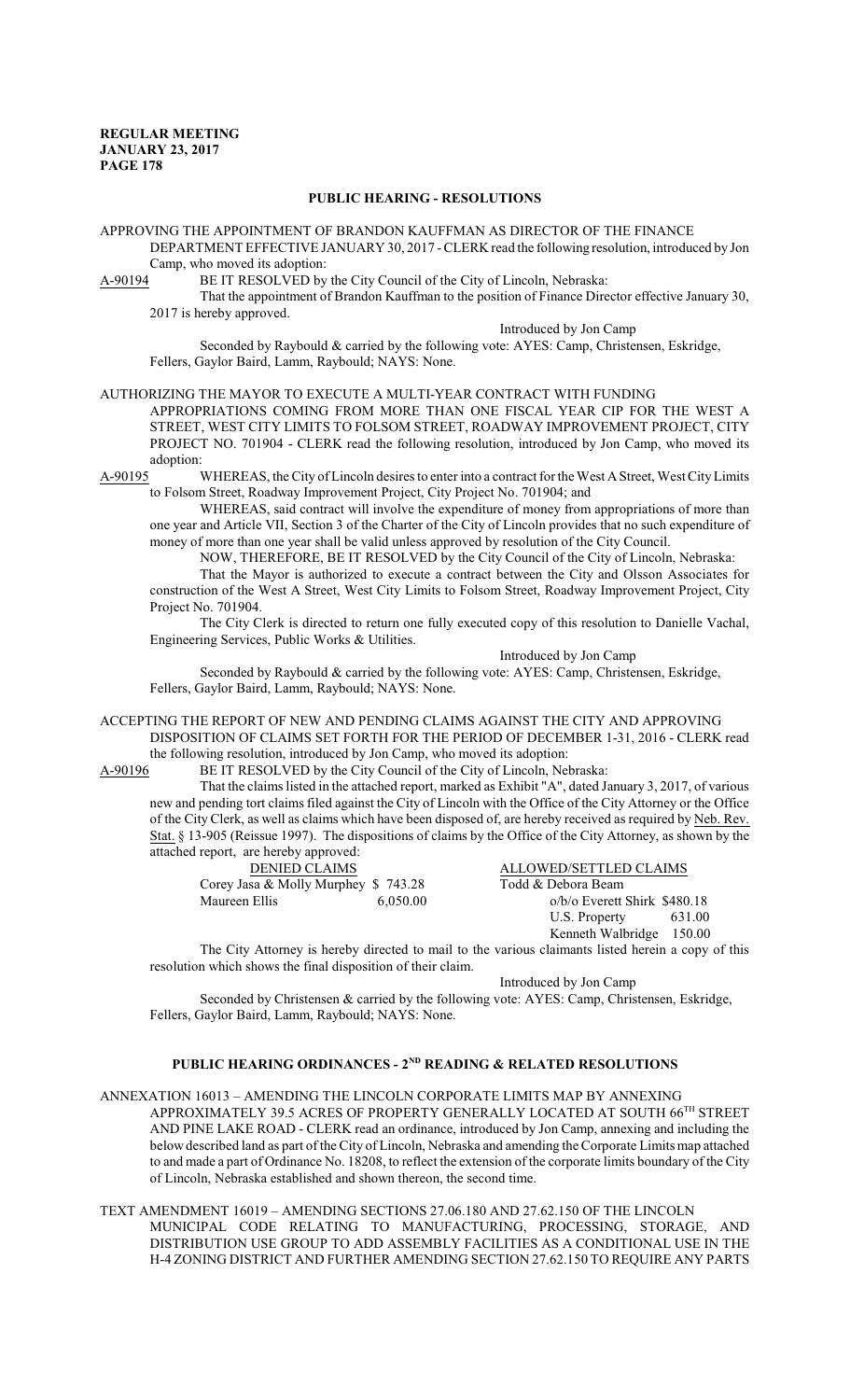USED IN THE ASSEMBLY PROCESS TO BE SCREENED FROM PUBLIC VIEW; AMENDING SECTION 27.63.470 TO ADD ASSEMBLY FACILITIES IN A PLANNED SERVICE COMMERCIAL DEVELOPMENT AS A SPECIAL PERMITTED USE IN THE H-4 DISTRICT; AND REPEALING SECTIONS 27.06.180, 27.62.150, AND 27.63.470 AS HITHERTO EXISTING - CLERK read an ordinance, introduced by Jon Camp, amending Section 27.06.180 and 27.62.150 of the Lincoln Municipal Code relating to the Manufacturing, Processing, Storage and Distribution Use Group to add assembly facilities as a conditional use in the H-4 Zoning district and further amending Section 27.62.150 to require any parts used in the assembly process to be screened from public view; and amending Section 27.63.470 to add assembly facilities in a planned service commercial development as a special permitted use in the H-4 district; and repealing Sections 27.06.180, 27.62.150, and 27.63.470 as hitherto existing, the second time.

- DEDICATING LAND LOCATED ON THE WEST SIDE OF SW  $27^{\rm{TH}}$  STREET, NORTH OF WEST A STREET, AS STREET RIGHT-OF-WAY FOR SW 27<sup>TH</sup> STREET - CLERK read an ordinance, introduced by Jon Camp, dedicating a 33 foot wide strip of land on the west side of sw 27<sup>th</sup> Street, north of West A Street, conveyed to the City by B&J Partnership as additional right-of-way fro SW 27<sup>th</sup> Street, the second time.
- AMENDING CHAPTER 8.52 OF THE LINCOLN MUNICIPAL CODE RELATING TO THE GRAFFITI ABATEMENT ACT TO REMOVE AN UNUSED VOLUNTEER APPEALS BOARD AND PROVIDE FOR ADMINISTRATIVE REVIEW -CLERK read an ordinance, introduced by JonCamp, amendingChapter 8.52 of the Lincoln Municipal Code relating to Graffiti Abatement Act by amending Section 8.52.030 Definitions to add a definition for Health Director; by amending Section 8.52.050 Graffiti as a Nuisance; Prohibited to change references of Mayor to City; by amending Section 8.52.060 Means of Appeal to replace the Graffiti Appeals Board with the Health Director for the purpose of hearing appeals; by amending Section 8.52.070 Duties and Powers of Mayor to include designating a City Department or Division to receive and respond to reports of graffiti; and repealing Sections 8.52.030, 8.52.050, 8.52.060, and 8.52.070 of the Lincoln Municipal Code as hitherto existing, the second time.
- APPROVING AN AGREEMENT FOR PCS TOWER AND APPURTENANCES BETWEEN THE CITY AND T-MOBILECENTRALLLC TO LOCATE ACOMMUNICATION FACILITY ON PROPERTYGENERALLY LOCATED AT 7401 S. 56<sup>TH</sup> STREET - CLERK read an ordinance, introduced by Jon Camp, accepting and approving the Agreement for PCS Tower and Appurtenances between the City of Lincoln, Nebraska, a municipal corporation, and T-Mobile Central LLC for the placement of telecommunications facilities upon City property generally located at 7401 S. 56<sup>th</sup> Street, Lincoln, NE and authorizing the Mayor to sign the Agreement on behalf of the City, the second time.
- APPROVING AN AGREEMENT FOR PCS TOWER AND APPURTENANCES BETWEEN THE CITY AND T-MOBILE CENTRALLLC TO LOCATEACOMMUNICATIONFACILITY ON PROPERTY GENERALLY LOCATED AT 4375 S. 33<sup>RD</sup> COURT - CLERK read an ordinance, introduced by Jon Camp, accepting and approving the Agreement for PCS Tower and Appurtenances between the City of Lincoln, Nebraska, a municipal corporation, and T-Mobile Central LLC for the placement of telecommunications facilities upon City property generally located at 4375 S. 33<sup>rd</sup> Street, Lincoln, NE and authorizing the Mayor to sign the Agreement on behalf of the City, the second time.

# **ORDINANCES - 3RD READING & RELATED RESOLUTIONS**

APPROVING A DEVELOPMENT AND CONDITIONAL ZONING AGREEMENT BETWEEN THE CITY OF LINCOLN, NEBRASKA AND JOHN D. ZAKOVEC AND JUDITH L. ZAKOVEC, HUSBAND AND WIFE (DEVELOPER) TO ASSURE THAT THE DEVELOPER WILL DEVELOP THAT PORTION OF LOT 1, WOODLAWN WEST (PROPERTY) AS REPRESENTED, SHOULD THE PROPERTY BE REZONED TO H-3 PURSUANT TO THE DEVELOPER'S APPLICATION FOR CHANGE OF ZONE 16023. (RELATED ITEMS: 16R-297, 16-141) (ACTION DATE: 1/23/17)-Clerk read the following resolution, introduced by Jane Raybould, who moved its adoption:

38-4677 BE IT RESOLVED by the City Council of the City of Lincoln, Nebraska:

That the Development and Conditional Zoning Agreement which is attached hereto marked as Exhibit "A" and made a part hereof by reference, between the City of Lincoln, Nebraska and John D. Zakovec and Judith L. Zakovec, to assure that the Developer will develop that portion of Lot 1, Woodlawn West as represented, should the property be rezoned to H-3 pursuant to the Developer's application for Change of Zone 16023, is hereby approved and the Mayor is authorized to execute the Development and Conditional Zoning Agreement on behalf of the City.

BE IT FURTHER RESOLVED that the CityClerk is directed to return one fully executed copy ofthis Agreement to the Planning Department for distribution to the parties.

BE IT FURTHER RESOLVED that the City Clerk is directed to record the Development and Conditional Zoning Agreement with the Register of Deeds, filing fees to be paid by the Developer. Introduced by Jane Raybould

Seconded by Eskridge & LOST by the following vote: AYES: Raybould; NAYS: Camp, Christensen, Eskridge, Fellers, Gaylor Baird, Lamm.

The resolution, having **LOST**, was assigned File #**38-4677** & was placed on file in the Office of the City Clerk.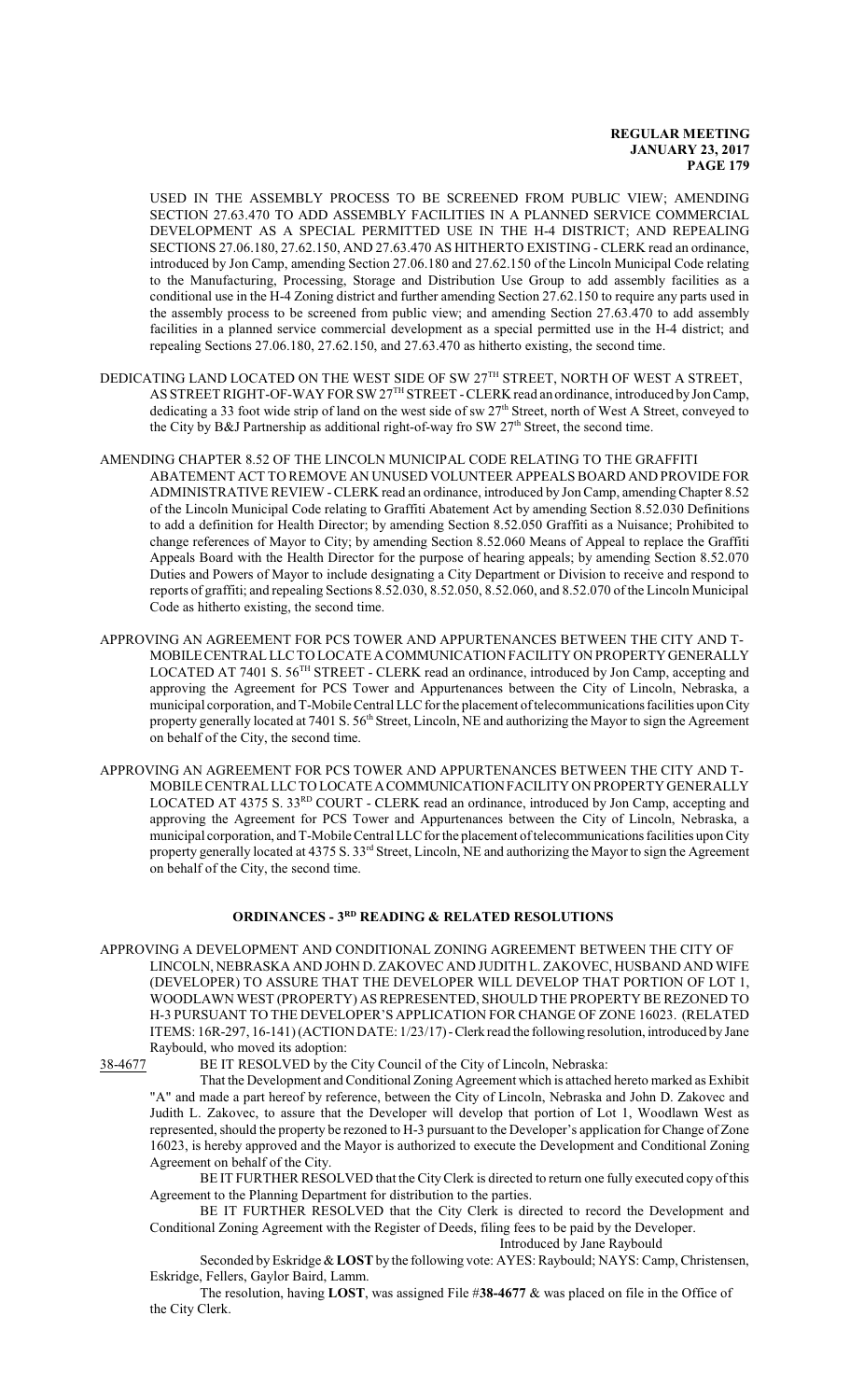CHANGE OF ZONE 16023 – APPLICATION OF JOHN ZAKOVEC FOR A CHANGE OF ZONE FROM AG AGRICULTURAL DISTRICT TO H-3 HIGHWAY COMMERCIAL DISTRICT ON PROPERTY GENERALLY LOCATED AT 6625 NORTHWEST 48 TH STREET. (RELATED ITEMS: 16R-297, 16-141) - CLERK read an ordinance, introduced by Jane Raybould, amending the Lincoln Zoning District Maps adopted by reference and made a part of Title 27 of the Lincoln Municipal Code, pursuant to Section 27.05.020 of the Lincoln Municipal Code, by changing the boundaries of the districts established and shown thereon, the third time.<br>RAYBOULD

Moved to pass the ordinance as read.

Seconded by Eskridge & carried by the following vote: AYES: Camp, Christensen, Eskridge, Fellers, Gaylor Baird, Lamm, Raybould: NAYS: None.

The ordinance, being numbered **#20430**, is recorded in Ordinance Book 32.

TEXT AMENDMENT 16013 – AMENDING CHAPTER 27.63 OF THE LINCOLN MUNICIPAL CODE RELATING TO SPECIAL PERMITS BY AMENDING SECTION 27.63.685 TO DELETE THE ACCESS DOOR LOCATION REQUIREMENT, AND ADD EXTERIOR DOOR OPENING REQUIREMENTS FOR A SPECIAL PERMIT FOR ALCOHOLIC BEVERAGES TO BE SOLD FOR CONSUMPTION OFF PREMISES IN ZONING DISTRICTS B-1, B-3, H-1, H-2, H-3, H-4, I-1, AND I-3, AND REPEALING SECTION 27.63.685 AS HITHERTO EXISTING - CLERK read an ordinance, introduced by Jane Raybould, amending Chapter 27.63 of the Lincoln Municipal Code relating to Special Permits by amending Section 27.63.685 to delete the access door location requirement, and add exterior door opening requirements for a special permit for alcoholic beverages to be sold for consumption off the premises in zoning districts B-1, B-3,  $H-1$ ,  $H-2$ ,  $H-3$ ,  $H-4$ ,  $I-1$ , and  $I-3$ , and repealing Section 27.63.685 as hitherto existing, the third time.

RAYBOULD Moved to pass the ordinance as read.

Seconded by Camp & **LOST** by the following vote: AYES: Camp, Christensen, Fellers; NAYS: Eskridge, Gaylor Baird, Lamm, Raybould.

The ordinance, having **LOST**, was assigned File **#38-4678** & was placed on file in the Office of the City Clerk.

# COMP. PLAN AMENDMENT 16001 – AMENDING THE 2040 LINCOLN-LANCASTER COUNTY COMPREHENSIVE PLAN TO AMEND CHAPTER 5 TO REMOVE THE REFERENCE TO LINCOLN'S THEATER POLICY (RELATED ITEMS: 16R-293, 16-147) (ACTION DATE: 1/23/17) - Clerk read the following resolution, introduced by Roy Christensen, who moved its adoption:

38-4679 WHEREAS, Roy Christensen has made application to amend Chapter 5, Business & Economy, of the 2040 Lincoln-Lancaster County Comprehensive Plan to remove the reference to Lincoln's Theater Policy.

WHEREAS, the Lincoln City - Lancaster County Planning Commission has recommended denial of said proposed amendment.

NOW, THEREFORE, BE IT RESOLVED by the City Council of the City of Lincoln, Nebraska that Chapter 5 of the 2040 Lincoln-Lancaster County Comprehensive Plan be amended as follows:

1. Delete the below text on page 5.3 under the heading "Downtown":

"A key element to this role has been the long standing and successful "theater policy." This policy has allowed Downtown to retain an appreciable share of the area's movie theaters. It is intended that this policy will continue as part of LPlan 2040."

2. Delete the below text on page 5.4 under the heading "Strategies for Downtown":

"Maintain and reinforce Lincoln's successful *Theater Policy*;"

BE IT FURTHER RESOLVED that any other references in said plan which may be affected by the above-specified amendment be, and they hereby are amended to conform with such specific amendment.

#### Introduced by Roy Christensen

Seconded by Fellers & **LOST** by the following vote: AYES: Christensen, Fellers, Lamm; NAYS: Camp, Eskridge, Gaylor Baird, Raybould.

The resolution, having **LOST**, was assigned File **#38-4679** & was placed on file in the Office of the City Clerk.

TEXT AMENDMENT 16006 – AMENDING SECTIONS 27.63.630 AND 27.06.150 OF THE LINCOLN

MUNICIPAL CODE RELATING TO INDOOR THEATERS AS A PERMITTED SPECIAL USE BY AMENDING SECTION 27.63.630 TO ALLOW INDOOR THEATERS IN THE B-2 OR B-3 DISTRICT AND TO TERMINATE THE REQUIREMENT THAT INDOOR THEATERS IN THE B-5 DISTRICT BE ALLOWED ONLY AS APERMITTED SPECIALUSE; BY AMENDINGSECTION 27.06.150 TO AMEND THE COMMERCIAL RECREATION AND ENTERTAINMENT FACILITIES USE GROUP TABLE TO ALLOW INDOOR THEATERS IN THE B-2 AND B-3 DISTRICT AS APERMITTED SPECIAL USE AND TO ALLOW INDOOR THEATERS IN THE B-5 DISTRICT EFFECTIVE JANUARY 1, 2022 AS A PERMITTED USE; AND REPEALING SECTIONS 27.63.630 AND 27.06.150 AS HITHERTO EXISTING (RELATED ITEMS: 16R-293, 16-147) - PRIOR to reading:<br>RAYBOULD Moved to amend Bill No. 16-147 as follows:

Moved to amend Bill No. 16-147 as follows:

1. On page 1, line 3, after the word "District" insert the words "as a permitted special use".

2. On page 1, lines 3 and 4, strike the following language "and to remove the requirement that indoor theaters in the B-5 District be allowed only as a permitted special use".

3. On page 1, line 6, strike the word "allow" and insert the word "designate".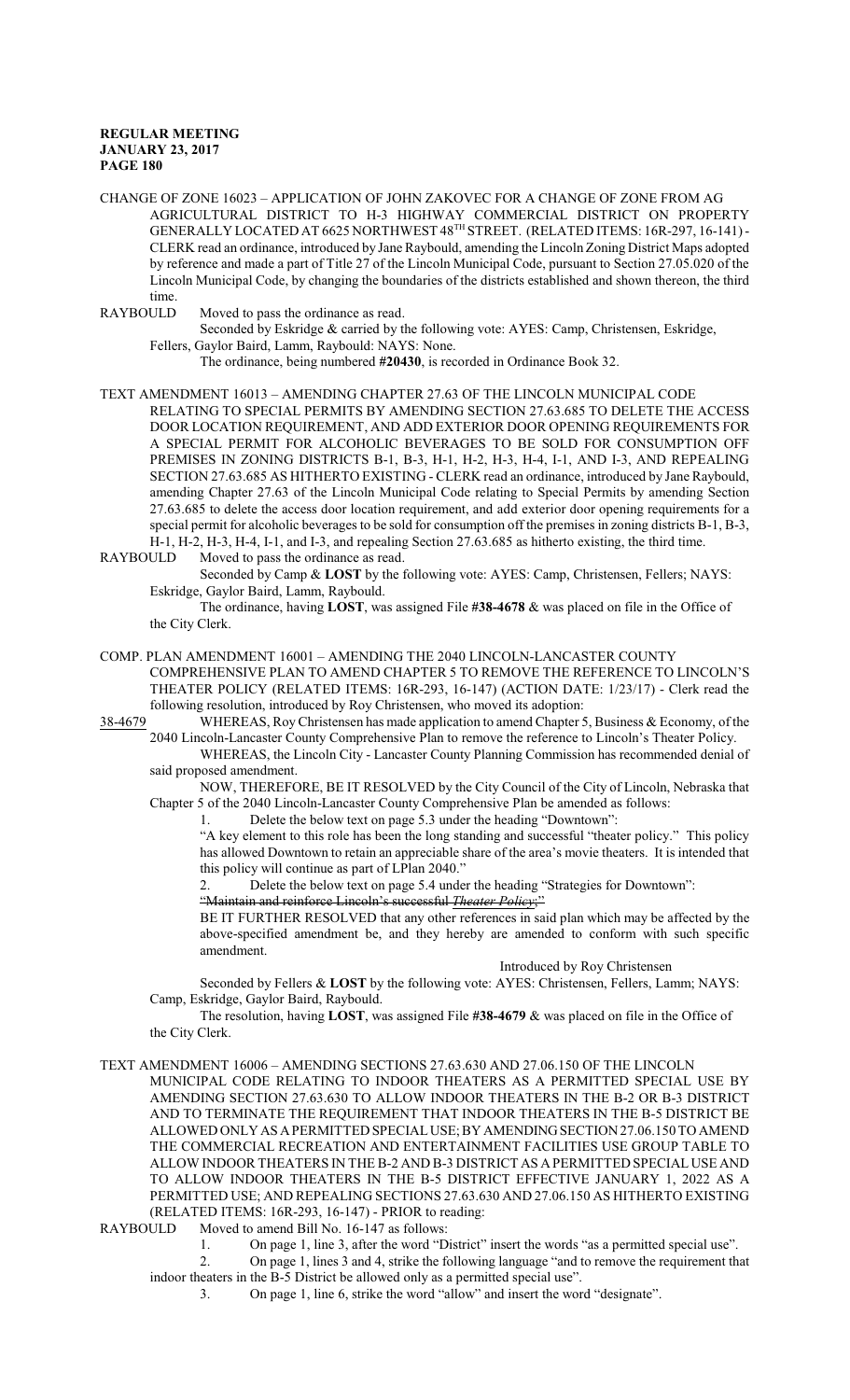4. On page 1, lines 6 and 7, strike the following language "and to allow indoor theaters in the B-5 District effective January 1, 2022 as a permitted use".

5. On page 1, delete lines 18-20 in their entirety and insert the following language in lieu thereof:

"(b) The Planning Commission shall impose such conditions as are appropriate and necessary to insure compliance with the Comprehensive Plan and to protect the health, safety, and general welfare in the issuance of any such special permits. Such conditions may include an increase in the minimum parking and yard requirement, and decrease in the maximum height restrictions. Upon request of the applicant the City Council may decrease the minimumparking and yard requirement and increase the maximumheight restrictions of the district in which the permitted special use is located."

6. On page 2, delete lines 11 and 12 in their entirety.

7. On page 3, strike the following language from the Use Group Table "\* Indoor theaters will become a permitted use effective January 1, 2022."

Seconded by Eskridge & carried by the following vote; AYES: Camp, Eskridge, Gaylor Baird, Raybould; NAYS: Christensen, Fellers, Lamm.

CLERK Read an ordinance, introduced by Roy Christensen, amending Sections 27.63.630 and 27.06.150 of the Lincoln Municipal Code relating to indoor theaters as a permitted special use by amending Section 27.63.630 to allow indoor theaters in the B-2 or B-3 District and to remove the requirement that indoor theaters in the B-5 District be allowed only as a permitted special use; by amending Section 27.06.150 to amend the Commercial Recreation and Entertainment Facilities Use Group Table to allow indoor theaters in the B-2 and B-3 District as a permitted special use and to allow indoor theaters in the B-5 District effective January 1, 2022 as a permitted use; and repealing Sections 27.63.630 and 27.06.150 as hitherto existing, the third time. CHRISTENSEN Moved to pass the ordinance as amended.

Seconded by Lamm & carried by the following vote: AYES: Camp, Christensen, Eskridge, Fellers, Gaylor Baird, Raybould: NAYS: Lamm.

The ordinance, being numbered **#20431**, is recorded in Ordinance Book 32.

AMENDING SECTION 27.72.080 OF THE LINCOLN MUNICIPAL CODE, AS AMENDED BY TEXT AMENDMENT NO. 16007 (ORDINANCE NO. 20372), TO DELETE THE ERRONEOUS ADDITION OF THE R-1 DISTRICT TO THE LIST OF DISTRICTS IN WHICH A DECREASE OF THE REQUIRED FRONT YARD FOR NEW BUILDINGS IS NOT ALLOWED EVEN THOUGH 40% OR MORE OF THE FRONTAGE ALONG A BLOCK IS DEVELOPED WITH FRONT YARDS LESS THEN REQUIRED BY THE ZONING ORDINANCE - CLERK read an ordinance, introduced byRoy Christensen, amending Section 27.72.080 ofthe Lincoln Municipal Code as amended by Text Amendment No. 16007 (Ordinance No. 20372), relating to the zoning ordinance by amending subsection (e) in Section 27.72.080 to delete the R-1 district which was erroneously added to the list of districts in which a decrease of the required front yard is not allowed; and repealing Section 27.72.080 of the Lincoln Municipal Code as hitherto existing, the third time.

CHRISTENSEN Moved to pass the ordinance as read.

Seconded by Eskridge & carried by the following vote: AYES: Camp, Christensen, Eskridge, Fellers, Gaylor Baird, Lamm, Raybould: NAYS: None.

The ordinance, being numbered **#20432**, is recorded in Ordinance Book 32.

# **RESOLUTIONS - 1ST READING**

- APPROVING AN INTERLOCAL AGREEMENT BETWEEN THE CITY OF LINCOLN AND LANCASTER COUNTY FOR PURCHASES MADE WITHDHS 2016 GRANT YEAR FUNDS FROM THE SOUTHEAST REGION PLANNING, EXERCISE, AND TRAINING GROUP WITH LANCASTER COUNTY ACTING AS THE FISCAL AGENT FOR SOUTHEAST REGION. *(CONSENT)*
- APPOINTING JAWEDAD AL-HELFI TO THE MULTICULTURAL ADVISORY COMMITTEE FOR A TERM EXPIRING SEPTEMBER 18, 2018. *(CONSENT)*

APPROVING A CONSTRUCTION ENGINEERING SERVICES TASK ORDER AGREEMENT BETWEEN THE CITY OF LINCOLN AND KIRKHAM MICHAEL AND ASSOCIATES, INC. FOR THE LINCOLN CAVETT CONNECTOR TRAIL, PROJECT NO. ENH-55(172), CONTROL NO. 13079. *(CONSENT)*

APPROVING SUPPLEMENTAL AGREEMENT NO. 2 BETWEEN THE CITY OF LINCOLN AND THE NEBRASKADEPT. OF ROADS FOR THE CAVETTCONNECTOR TRAIL, PROJECT NO. ENH-55(172), CONTROL NO. 13079, TO REMOVE THE PREVIOUS REQUIREMENT TO INCLUDE A DATE BY WHICH THE PROJECT MUST BE UNDER CONTRACT. *(CONSENT)*

APPROVING THE AWARD OF CONTRACT TO THE LOW BIDDER FOR THE AGREEMENT BETWEEN THE CITY OF LINCOLN AND THE STATE OF NEBRASKA DEPARTMENT OF ROADS FOR THE SUPERIOR STREET, 27<sup>TH</sup> STREET TO CORNHUSKER HIGHWAY PROJECT. CITY PROJECT NO. 540031. STATE PROJECT NO. LCLC-5254(10), CN 13316. *(CONSENT)*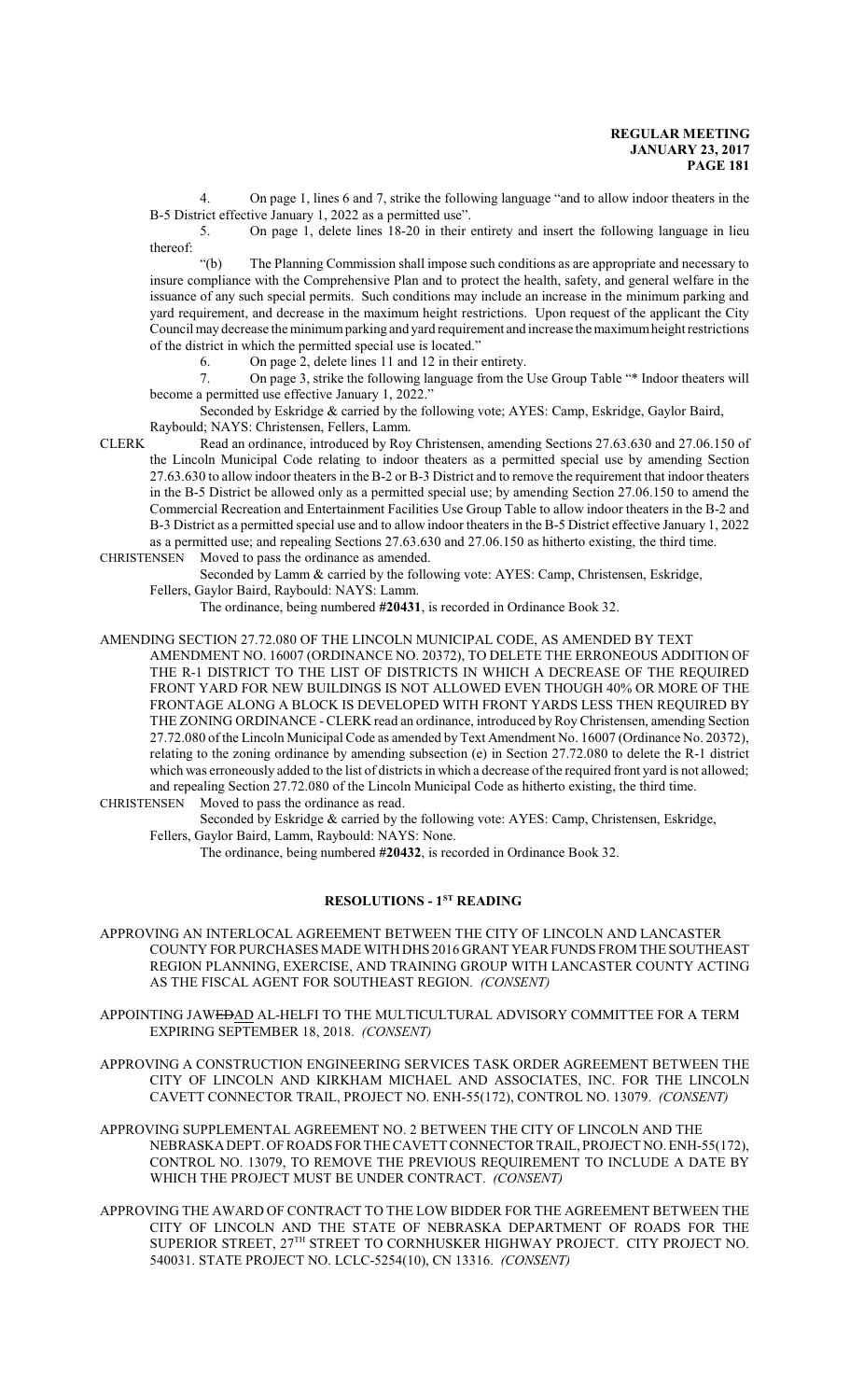APPROVING THE AWARD OF CONTRACT TO THE LOW BIDDER FOR THE AGREEMENT BETWEEN THE CITY OF LINCOLN AND THE STATE OF NEBRASKA DEPARTMENT OF ROADS FOR THE  $27^{\text{TH}}$ STREET, HOLDREGE STREET TO FLETCHER AVENUE PROJECT. CITY PROJECT NO. 540040. STATE PROJECT NO. LCLC-5231(16), CN 13317. *(CONSENT)*

- APPROVING THE AWARD OF CONTRACT TO THE LOW BIDDER FOR THE AGREEMENT BETWEEN THE CITY OF LINCOLN AND THE STATE OF NEBRASKA DEPARTMENT OF ROADS FOR THE  $10^{\text{\tiny{TH}}}$  & SALTCREEK BRIDGE REPLACEMENT PROJECT. CITYPROJECT NO. 540027. STATE PROJECT NO. LCLC-5215(3), CN 13233. *(CONSENT)*
- APPROVING SUPPLEMENTALAGREEMENT NO. 1BETWEEN THE CITY OF LINCOLNANDSPEECELEWIS ENGINEERING, INC. TO PROVIDE ADDITIONAL DESIGN PHASE SERVICES FOR THE 10<sup>TH</sup> & SALT CREEK BRIDGE REPLACEMENT PROJECT. (STATE PROJECT NO. LCLC-5215(3), CN 13233, CITY PROJECT NO. 540027). *(CONSENT)*
- APPOINTING ROBERT SELIG TO THE LINCOLN AIRPORT AUTHORITY BOARD TO FULFILL AN UNEXPIRED TERM, EXPIRING UPON THE ELECTION OF MAY, 2017. *(CONSENT)*
- APPROVING A CONTRACT BETWEEN THE CITY OF LINCOLN AND EN POINTE TECHNOLOGIES SALES LLC FOR COMMERCIAL OFF THE SHELF (COTS) SOFTWARE VALUE ADDED RESELLER SERVICES,PURSUANT TONASPOVALUEPOINT MASTER AGREEMENT ADSPO16-130653, STATE OF NEBRASKA CONTRACT NO. 14601 OC, FOR A TERM EFFECTIVE UPON THE CITY'S EXECUTION OF THIS CONTRACT THROUGH APRIL 7, 2018 IN THE AMOUNT OF \$750,000.00. *(CONSENT)*
- ACCEPTING THE REPORT OF NEW AND PENDING CLAIMS AGAINST THE CITY AND APPROVING DISPOSITION OF CLAIMS SET FORTH FOR THE PERIOD OF JANUARY 1-15, 2017.
- APPROVING AN AMENDMENT TO THE  $9^{\text{\tiny{TH}}}$  AND O REDEVELOPMENT PROJECT AMENDMENT OF THE LINCOLN CENTER REDEVELOPMENT PLAN TO INCLUDE THE POTENTIAL USE OF EEA FUNDS FOR ELIGIBLE IMPROVEMENTS RELATING TO THE REDEVELOPMENT OF PROPERTY ON PRIVATE PROPERTY GENERALLY LOCATED BETWEEN  $9^{\text{\tiny{TH}}}$  and  $10^{\text{\tiny{TH}}}$  ON THE SOUTH SIDE OF O STREET, NORTH OF THE EAST/WEST ALLEY, NOT TO INCLUDE THE TERMINAL BUILDING, AND ADJACENT RIGHTS OF WAY.
- AUTHORIZING A TRANSFER OF APPROPRIATIONS IN THE AMOUNT OF UP TO \$50,000 FROM MISCELLANEOUS BUDGET/CONTINGENCY TOCITY COUNCIL/REGULAR SALARIES TO COVER THE COSTS OF HIRING AN ADDITIONAL CITY COUNCIL STAFF PERSON AND/OR ADDING RESPONSIBILITIES TO THE CURRENT CITY COUNCIL STAFF POSITION FOR FISCAL YEAR 2016-2017.
- THE COUNCIL REQUESTS THE CHARTER REVISION COMMISSION TO REVIEW AND REPORT BACK TO THE COUNCIL AND TO THE MAYOR ON THE CHARTER PROVISIONS RELATING TO THE ADOPTION OF THE CITY'S BUDGET.

# **ORDINANCES - 1ST READING & RELATED RESOLUTIONS (AS REQUIRED)**

- CHANGE OF ZONE 16043 APPLICATION OF E&G ENTERPRISES, LLC FOR A CHANGE OF ZONE FROM R-2 RESIDENTIAL DISTRICT TO O-3 OFFICE PARK DISTRICT ON PROPERTY GENERALLY LOCATED AT 8080 O STREET. (RELATED ITEMS: 17-7, 17R-10) -CLERK read an ordinance, introduced by Roy Christensen, amending the Lincoln Zoning District Maps adopted by reference and made a part of Title 27 of the Lincoln Municipal Code, pursuant to Section 27.05.020 of the Lincoln Municipal Code, by changing the boundaries of the districts established and shown thereon, the first time.
- USE PERMIT 16011 APPLICATION OF E&G ENTERPRISES, LLC TO ALLOW AN EARLY CHILDHOOD CARE FACILITY UP TO 8,000 SQUARE FEET IN SIZE FOR 130 CHILDREN ALONG WITH WAIVERS TO REDUCE THE REAR YARD, SIDE YARD, AND SIGN LOCATION SETBACK REQUIREMENTS IN THE O-3 DISTRICT, ON PROPERTYGENERALLY LOCATED AT 8080 O STREET. (RELATED ITEMS: 17-7, 17R-10)
- CHANGE OF ZONE 16034 APPLICATION OF KELLY CUSTOM HOMES, LTD TO DESIGNATE THE JOHN G. CORDNER HOUSE AS A LANDMARK, CHANGING THE ZONING DISTRICT FROM R-2 RESIDENTIAL TO R-2 RESIDENTIAL WITH LANDMARK OVERLAY, ON PROPERTY GENERALLY LOCATED AT 325 SOUTH 55 TH STREET (RELATED ITEMS: 17-8, 17R-11) - CLERK read an ordinance, introduced by Roy Christensen, amending the City of Lincoln Zoning District Map attached to and made a part of Title 27 of the Lincoln Municipal Code by designating certain property as a Landmark, the first time.